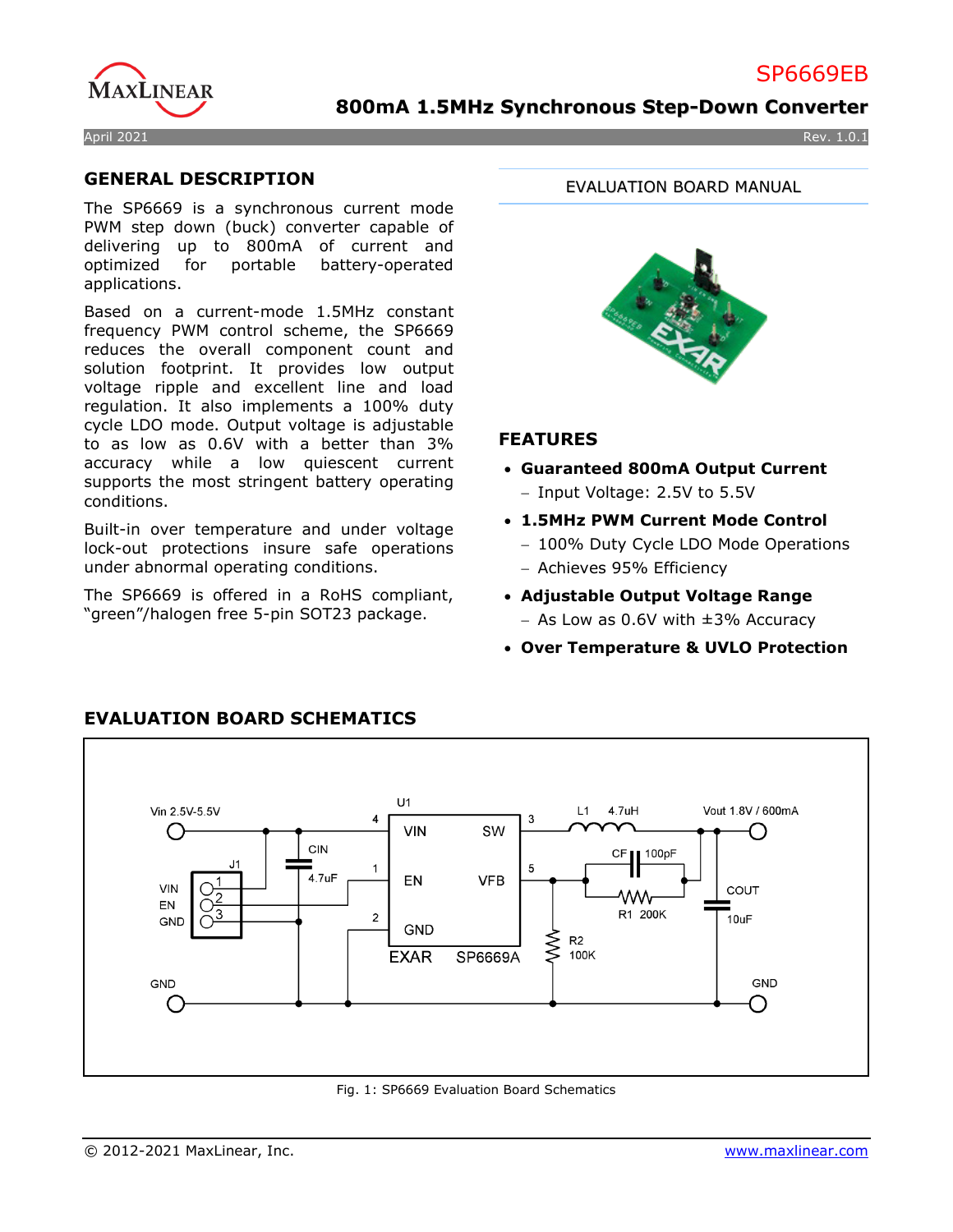

### **PIN ASSIGNMENT**





### **PIN DESCRIPTION**

| <b>Name</b> | <b>Pin Number</b> | <b>Description</b>                                                                                                          |  |  |
|-------------|-------------------|-----------------------------------------------------------------------------------------------------------------------------|--|--|
| EN          |                   | Enable Pin. Do not leave the pin floating.<br>V <sub>EN</sub> <0.4V: Shutdown mode<br>V <sub>EN</sub> >1.2V: Device enabled |  |  |
| GND         |                   | Ground Signal Pin.                                                                                                          |  |  |
| <b>SW</b>   |                   | Switching node.                                                                                                             |  |  |
| VIN         |                   | Power Supply Pin.<br>Must be decoupled to ground with a 4.7µF or greater ceramic capacitor.                                 |  |  |
| <b>VFB</b>  |                   | Adjustable Version Feedback Input Pin.<br>Connect VFB to the center point of the resistor divider.                          |  |  |

### **ORDERING INFORMATION**

Refer to SP6669's datasheet and/or [www.maxlinear.com](http://www.maxlinear.com/) for exact and up to date ordering information.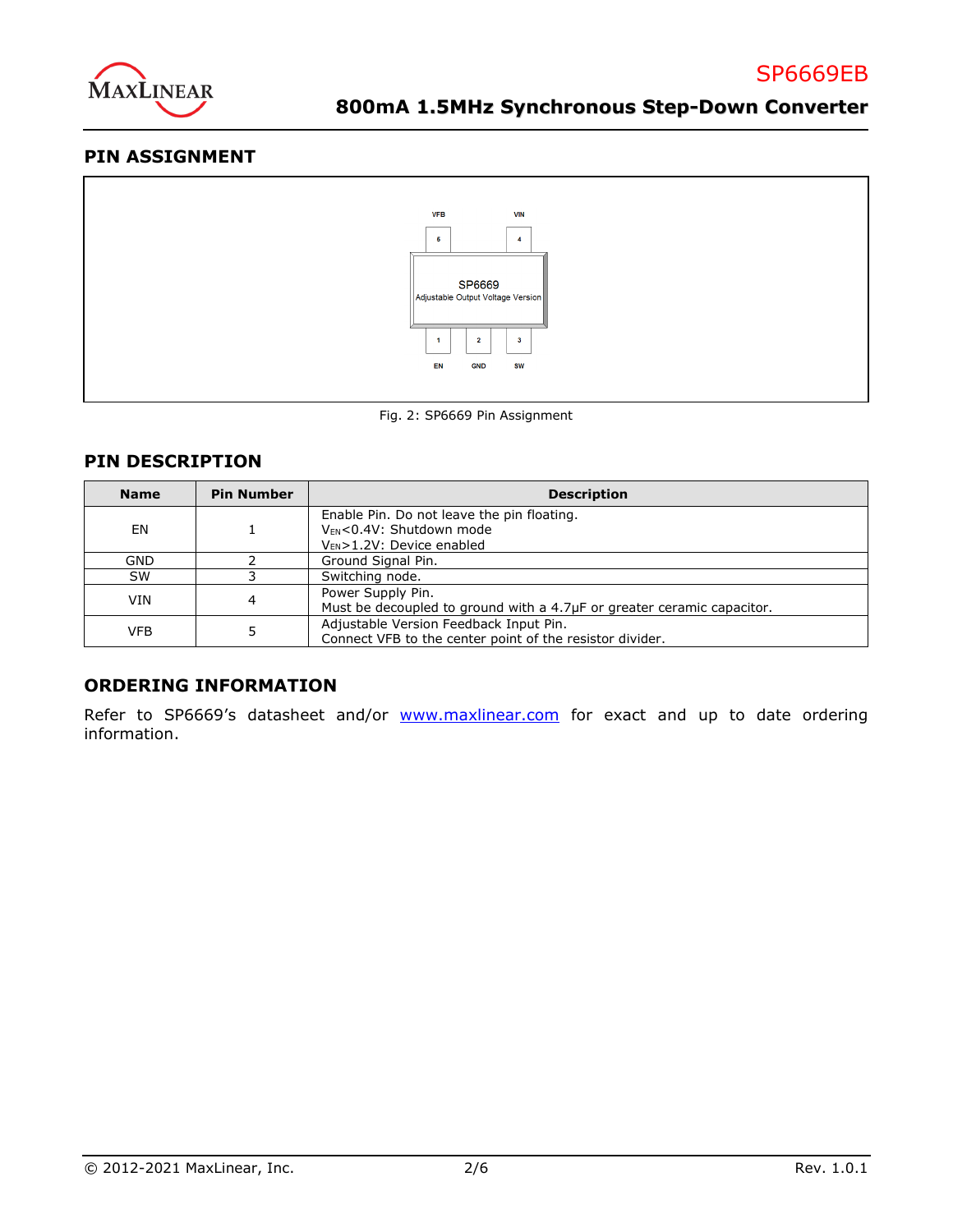

### **USING THE EVALUATION BOARD**

#### **INITIAL SETUP**

Set the input supply to a voltage between 2.5V to 5.5V and connect it to VIN and GND connectors on the left side of the evaluation board. Connect the load to the VOUT and GND connectors on the right hand side of the board. Check to make sure that jumper J1 is set to VIN. The board will power-up and regulate to the desired output voltage VOUT set by the feedback resistors. The board will operate with a load current  $I<sub>OUT</sub>$  of up to 800mA.

#### **JUMPER J1 FUNCTION**

Jumper J1 can be used to either short EN pin to VIN or to GND. The Board is supplied from MaxLinear with the jumper set to connect EN to VIN.

#### **VOUT PROGRAMMING**

The SP6669 has a dynamically programmable output voltage using 2 feedback resistors to control the output voltage:

$$
V_{OUT} = 0.6V \times \left(1 + \frac{R_1}{R_2}\right)
$$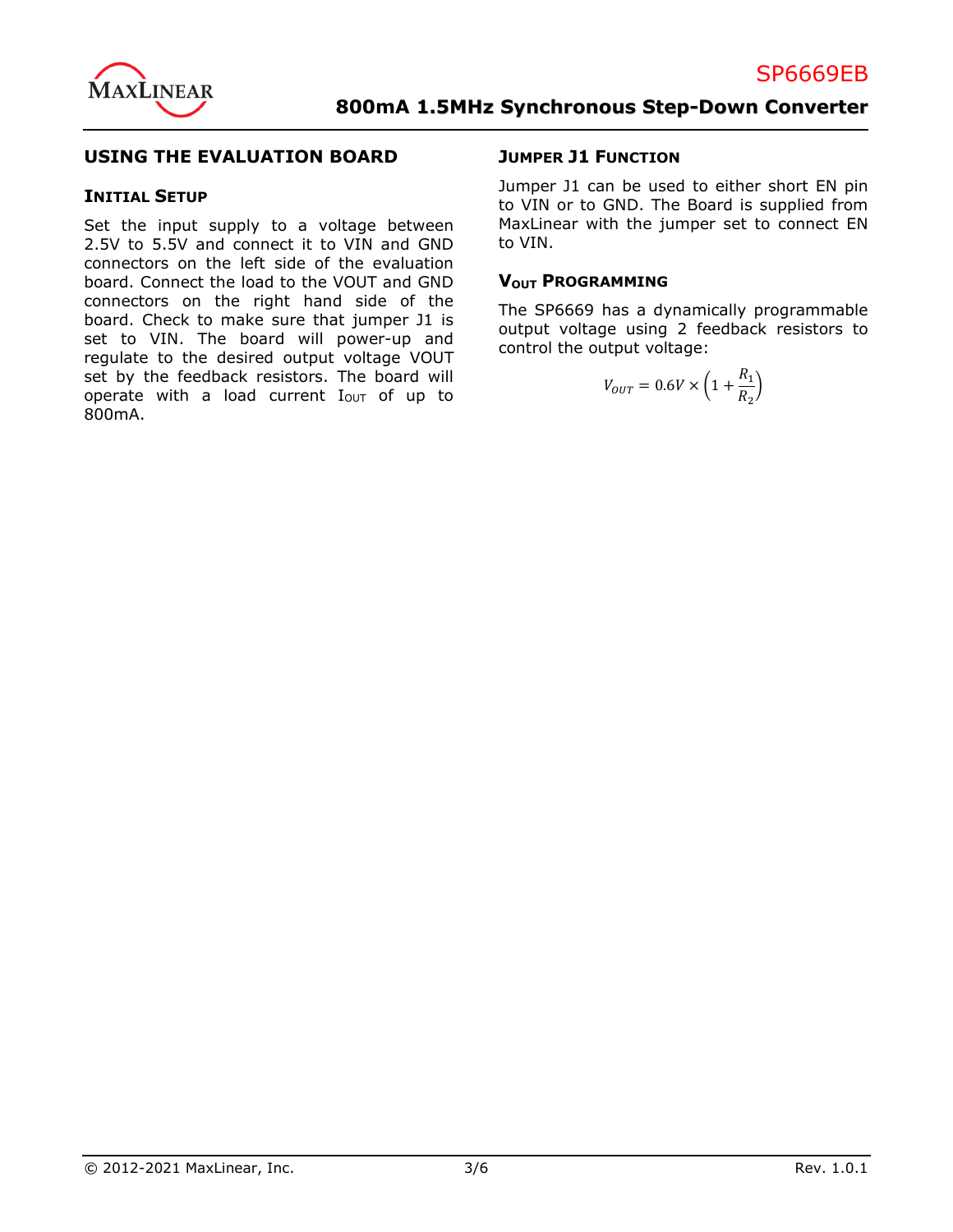

## **EVALUATION BOARD SCHEMATICS**

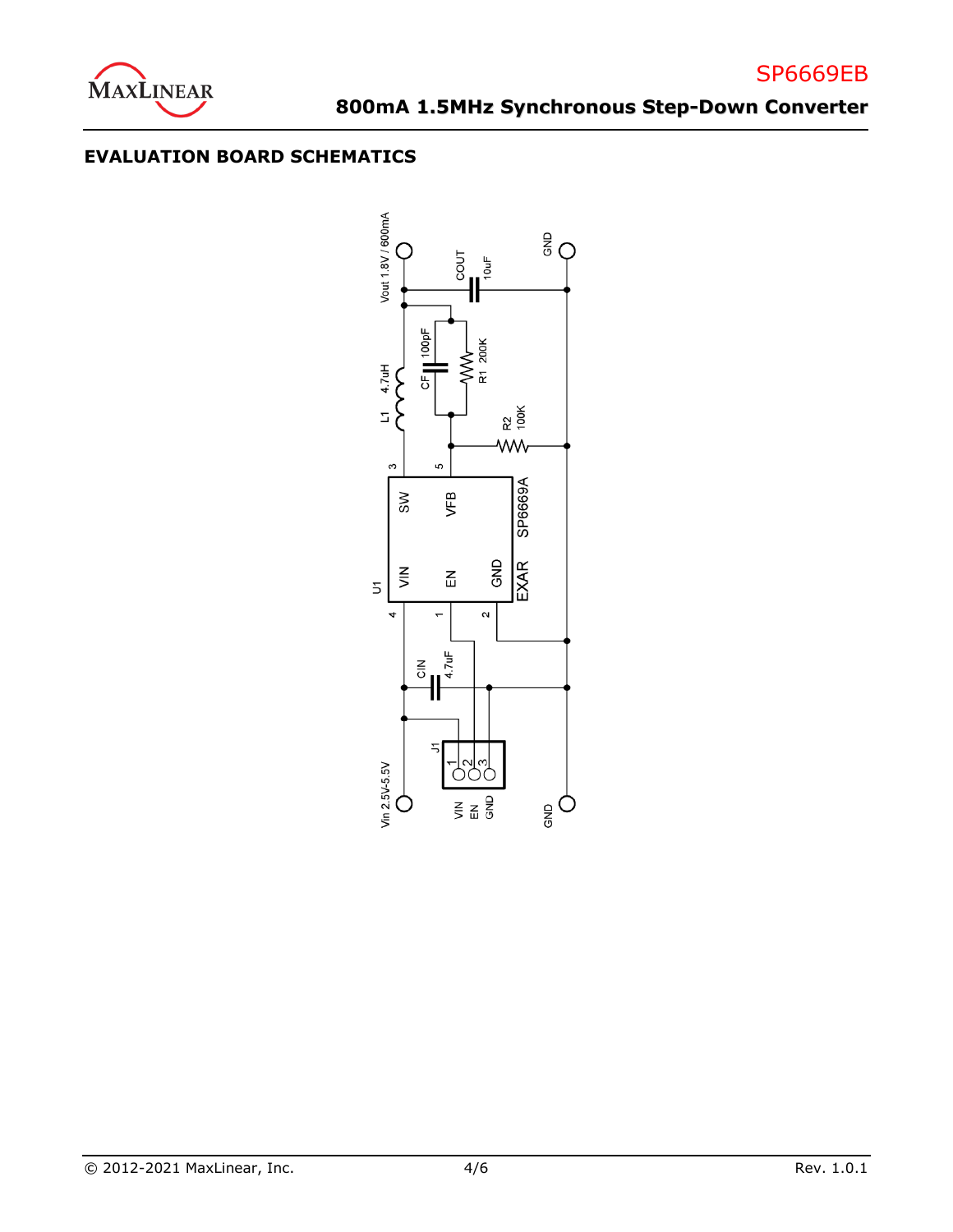

## **BILL OF MATERIAL**

| Ref.           | Qty | <b>Manufacturer</b> | <b>Part Number</b>  | <b>Size</b>                                | Component                      |
|----------------|-----|---------------------|---------------------|--------------------------------------------|--------------------------------|
| Board          | 1   | MaxLinear           | 146-6595-00         | 1"x1.5"                                    | SP6669 Eval board              |
| U1             | 1   | MaxLinear           | SP6669AEK-L         | SOT23-5L                                   | 800mA Buck Reg.                |
| <b>CIN</b>     | 1   | Murata              | GRM188R60J475KE19D  | 0603                                       | Ceramic 4.7µF 6.3V X5R         |
| COUT           | 1   | Murata              | GRM21BR60J106KE19   | 0805                                       | Ceramic 10µF 6.3V X5R          |
| <b>CF</b>      | 1   | Murata              | GRM1885C1H101JA01B  | 0603                                       | Ceramic 100pF 50V COG          |
| L1             | 1   | Wurth Electronik    | 744025004           | $2.8$ mm x $2.8$ mm x<br>2.8 <sub>mm</sub> | Inductor 4.7μH, 1.35A, 100mΩ   |
| R1             | 1   | Vishay              | CRCW06032003F0603   | 0603                                       | $200K\Omega$ , $1/10W$ , $1\%$ |
| R <sub>2</sub> | 1   | Vishay              | CRCW06031003F       | 0603                                       | 100KΩ, 1/10W, 1%               |
| 11             | 1   | Wurth Electronik    | 61303611121         | $0.64$ mm SQ x 6mm                         | 3 Pin Header, 2.54mm pitch     |
| J1 (Jumper)    | 1   | Wurth Electronik    | 609002115121        | 0.1''                                      | Jumper short                   |
| <b>TP</b>      | 3   | Mill-Max            | 0300-115-01-4727100 | $0.042''$ dia                              | Test Point Female Pin          |